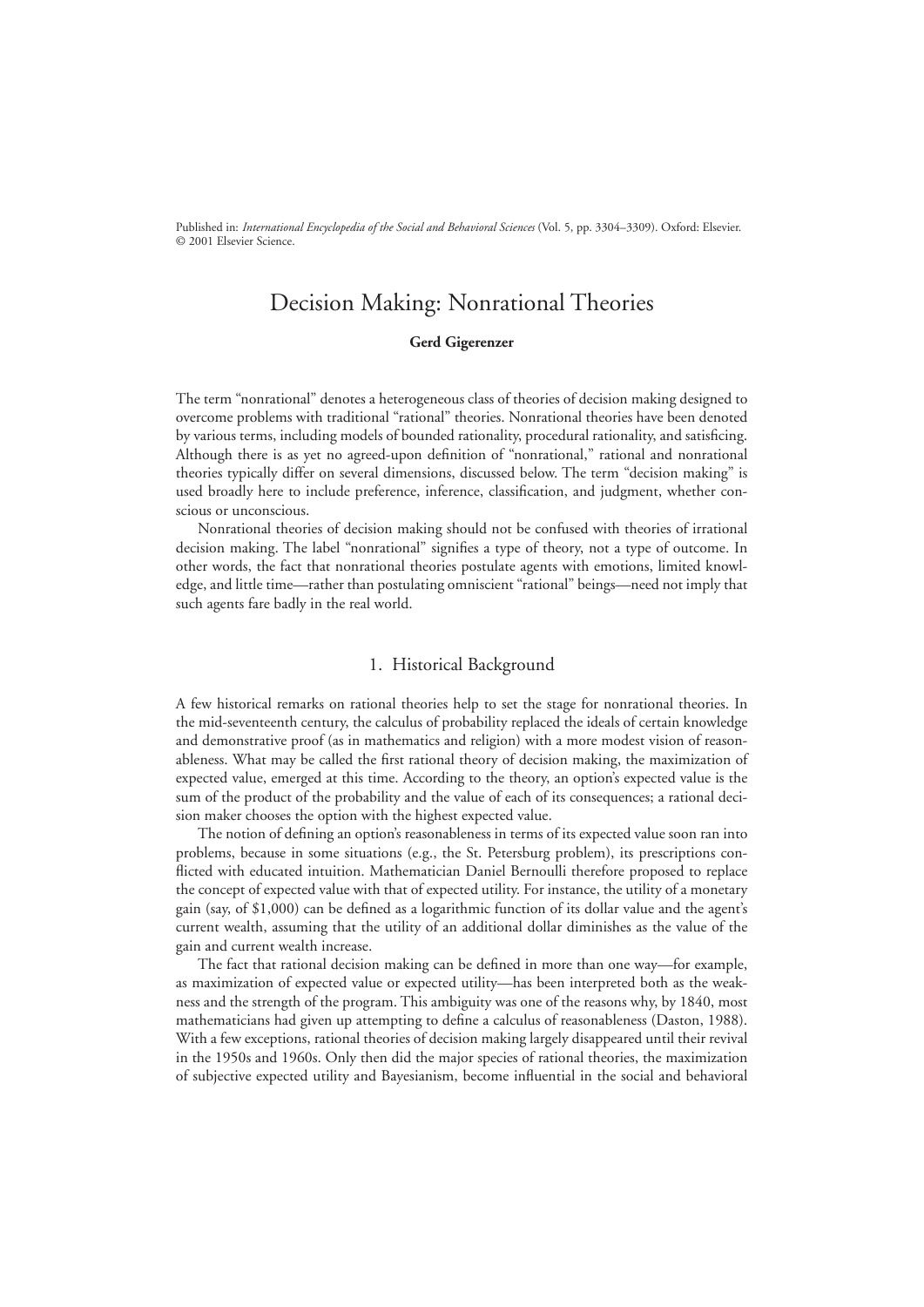sciences. At about the same time, some psychologists and economists—most notably Nobel laureates Herbert Simon and Reinhard Selten—criticized the assumptions about the human decision maker in modern rational theories as empirically unfounded and psychologically unrealistic, and called for alternative theories.

# 2. Optimizing vs. Nonoptimizing Theories

Rational theories rest on the ideal of optimization; nonrational theories do not. Optimization means the calculation of the maximum (or minimum) of some variable across a number of alternatives or values. For instance, according to a rational theory known as subjective expected utility (SEU) theory, an agent should choose between alternatives (e.g., houses, spouses) by determining all possible consequences of selecting each alternative, estimating the subjective probability and the utility of each consequence, multiplying the probability by the utility, and summing the resulting terms to obtain that alternative's subjective expected utility. Once this computation has been performed for each alternative, the agent chooses the alternative with the highest expected utility. This "subjective" interpretation of SEU has been used to instruct people in making rational choices, but was criticized by decision theorists who argue that preferences are not derived from utilities, but utilities from preferences. In this "behavioristic" interpretation, no claims are made about the existence of utilities in human minds; SEU is only an attempt to describe the choice. People choose *as if* they are maximizing SEU (see section 3).

Nonrational theories dispense with the ideal of optimization. For instance, Simon (e.g., 1956, 1982) proposed a nonrational theory known as *satisfi cing,* in which an agent is characterized by an aspiration level and chooses the first alternative that meets or exceeds this aspiration level. The aspiration level (e.g., characterization of what would constitute a "good-enough" house) allows the agent to make a decision without evaluating all the alternatives.

There are several motives for abandoning the ideal of optimization. First, in many real-world situations, no optimizing strategy is known. Even in a game such as chess, which has only a few stable, well-defined rules, no optimal strategy exists that can be computed by a human or a machine. Second, even when an optimizing strategy exists, it may demand unrealistic amounts of knowledge about alternatives and consequences, particularly when the problem is novel and time is scarce. Acquiring the requisite knowledge can conflict with goals such as making a decision quickly; in situations of immediate danger, attempting to optimize can even be deadly. In social and political situations, making a decision can be more important than searching for the best option. Third, strategies that do not involve optimization can sometimes outperform strategies that attempt to optimize. In other words, the concept of an optimizing strategy needs to be distinguished from the concept of an optimal outcome. In the real world, there is no guarantee that optimization will result in the optimal outcome. One reason is that optimization models are built on simplifying assumptions that may or may not actually hold. An example of a nonoptimizing strategy that performs well in the repeated prisoner's dilemma is "tit for tat," a simple heuristic that cooperates on the first move and thereafter relies on imitation, cooperating if the partner cooperated and defecting if the partner defected on the previous move. In the finitely repeated prisoner's dilemma, two tit-for-tat players can make more money than two rational players (who reason by "backward induction" and therefore always defect), although tit for tat only requires remembering the partner's last move and does not involve optimization.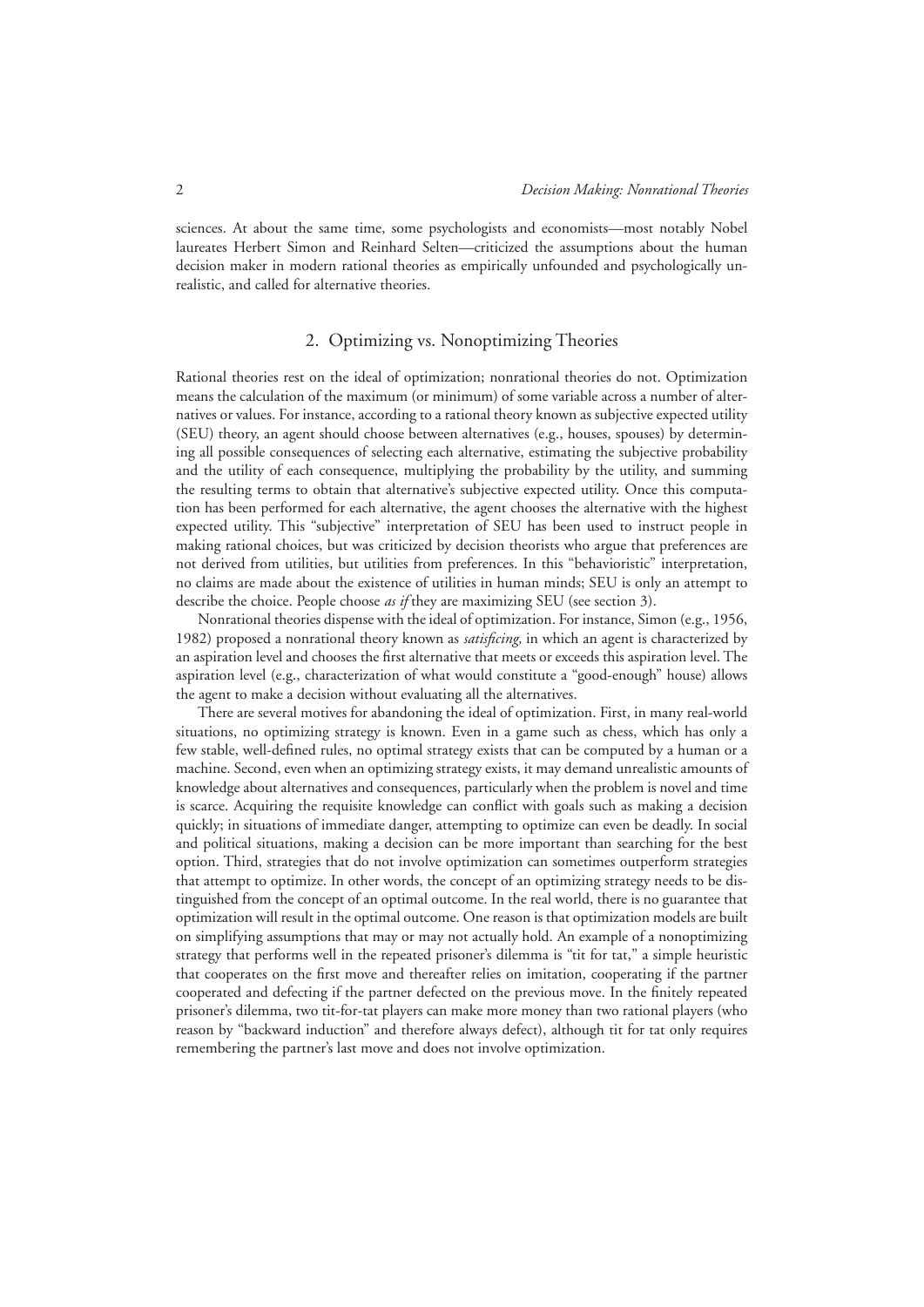#### *Gerd Gigerenzer* 3

#### 3. Normative vs. Descriptive Theories

Nonrational theories are descriptive, whereas rational theories are normative—this common distinction is half-true. Indeed, nonrational theories are concerned with psychological plausibility, that is, the capacities and limitations of actual humans, whereas rational theories have little concern for descriptive validity and tend to assume omniscience. But nonrational theories have sometimes been interpreted as normative as well. For instance, if an optimization strategy is nonexistent, unknown, or dangerous to perform because it would slow decision making, a simple heuristic—such as copying the behavior of others—can be the best decision-making strategy.

Rational theories typically do not assume that agents actually perform optimization or have the knowledge needed to do so. Their purpose is not to describe the reasoning process, but to answer a normative question: what would be the best strategy for an omniscient being to adopt? In economics, psychology, and animal behavior, however, the answer to this question is sometimes used to predict actual behavior. In this way, a rational theory can be descriptive of behavioral outcomes yet mute about underlying processes. For instance, optimal foraging theory assumes that animals select and shift between food patches *as if* they had perfect knowledge about the distribution of food, competitors, and other relevant information, without claiming that real animals have this knowledge or perform optimizing computations. Instead, it is assumed that animal behavior has evolved to be close to optimal in specific environments. The question of what proximal mechanisms produce this behavior is a different one. These mechanisms may be heuristics, habits, or forms of social imitation that are the topic of theories of nonrational decision making.

To summarize, nonrational theories aim to describe both the process and the outcome of decision making. In certain situations, they can be seen as characterizing the best an organism with limited time and knowledge can do. Rational theories are primarily normative, although often for omniscient rather than real beings. They are often seen as descriptive in the sense of predicting behavior, but not as models of underlying processes.

### 4. Search vs. Omniscience

Search is a central part of nonrational theories. In many rational theories, in contrast, search plays no role; it is instead assumed that all relevant information is already available to the agent (hence the agent's omniscience). Actual humans, however, have to search for information, either in memory or in outside sources, such as on the Internet or in encyclopedias. Information search can cost time and money.

One class of rational theories, known as "optimization under constraints," models limited search but retains the ideal of optimization. These theories posit an optimal stopping rule that requires the organism to stop search when the costs of further search exceed its benefits. This rule has been criticized because it can lead to infinite regress: To compute the optimal trade-off between the costs and benefits of search itself carries costs, which must be factored in to a "meta" analysis of the costs and benefits of computing the costs and benefits of search, and so on. A second point of criticism is that accurate estimates of benefits and costs—such as opportunity costs, incurred by foregoing the benefits of activities other than continuing search—can be troublesome to obtain and may even demand knowledge close to omniscience. Therefore, optimization under constraints can lead to models that are descriptively even more unrealistic than rational theories that ignore search.

Nonrational theories model search with simple stopping rules rather than optimal stopping rules. Search can concern either of two kinds of information, *alternatives* (such as houses and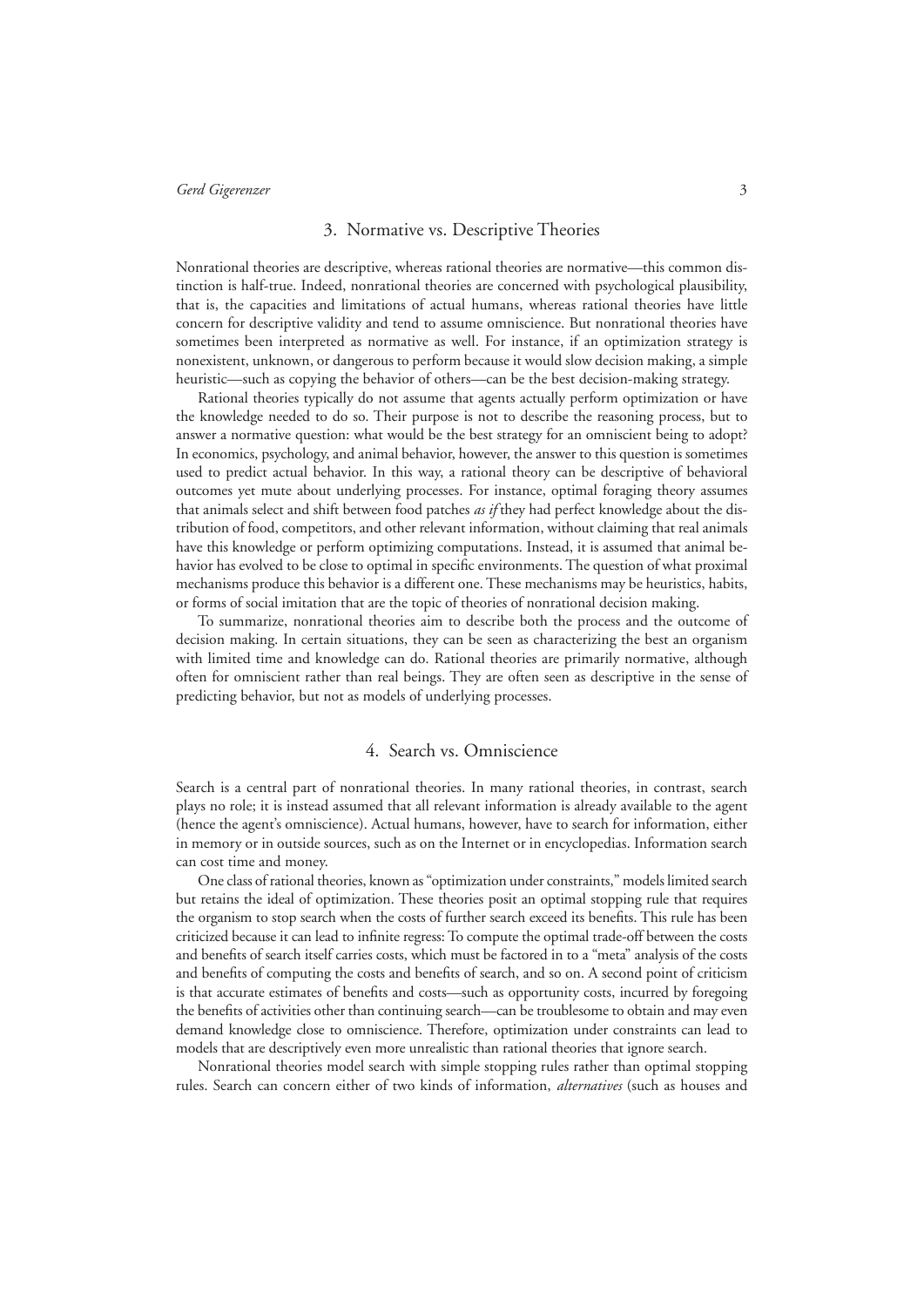spouses) or *cues* (such as reasons to choose a given house). Two different classes of nonrational theories deal with these types of search: aspiration level theories with the search for alternatives and fast and frugal heuristics with the search for cues.

# *4.1 Aspiration Level Theories*

Aspiration level theories assume that an agent has an aspiration level, which is either a value on a goal variable (e.g., profit or market share) or, in the case of multiple goals, a vector of goal values that is satisfactory to the agent. When choosing among a large (possibly even infinite) set of alternatives, agents search until they find the first alternative that meets or surpasses their aspiration level, at which point search stops and that alternative is chosen. For instance, agents might set a lower limit on the price at which they would be willing to sell their shares in a company (the aspiration level). In this satisfying model, the agent makes no attempt to calculate an optimal stopping point, in this case, the best day on which to sell. The aspiration level need not be fixed, but can be dynamically adjusted to feedback. For instance, if the investor observes that the share price is monotonically increasing rather than fluctuating over time, they might conclude that there is some stable trend and adjust the limit upward. Thus, aspiration level theories model decision making as a dynamic process in which alternatives are encountered sequentially and aspiration levels stop search. The challenge is to understand where aspiration levels come from in the first place (Simon, 1982; Selten, 1998).

# *4.2 Fast and Frugal Heuristics*

In a different class of problems, the set of alternatives is given (i.e., need not be searched for), and the agent needs to search for cues that indicate which alternative to choose. For instance, an employer might want to decide which of three job applicants to hire or a bettor to predict which of two soccer teams will win a game. *Fast and frugal heuristics* employ simple stopping rules to make such inferences with little computation ("fast") and information ("frugally"). For instance, the "take the best" heuristic bases its inference solely on the best cue on which the alternatives differ and ignores the rest. Such "one-reason" decision making allows agents to make decisions quickly and, counterintuitively, often as or more accurately than the "optimal" linear model (multiple regression), which looks up and integrates all available cues. Other types of fast and frugal heuristics include ignorance-based decision making (see below) and elimination heuristics. Thus, fast and frugal heuristics model decision making as a dynamic process in which cues or reasons are sequentially searched for—in memory or in the outside world—and simple stopping and decision rules determine inferences. The challenge here is to understand what the class of heuristics is, how a heuristic is selected, and in which environments it is successful (Gigerenzer et al., 1999).

#### 5. Ecological Rationality vs. Internal Consistency

A classical criterion for rational choice is internal consistency or coherence. Numerous rules of consistency have been formulated, for instance, transitivity and additivity of probabilities. These rules, which are the building blocks of rational theories, have been used to test the limits of human rationality, beginning with the work of Jean Piaget and Bärbel Inhelder. Nonrational theories, in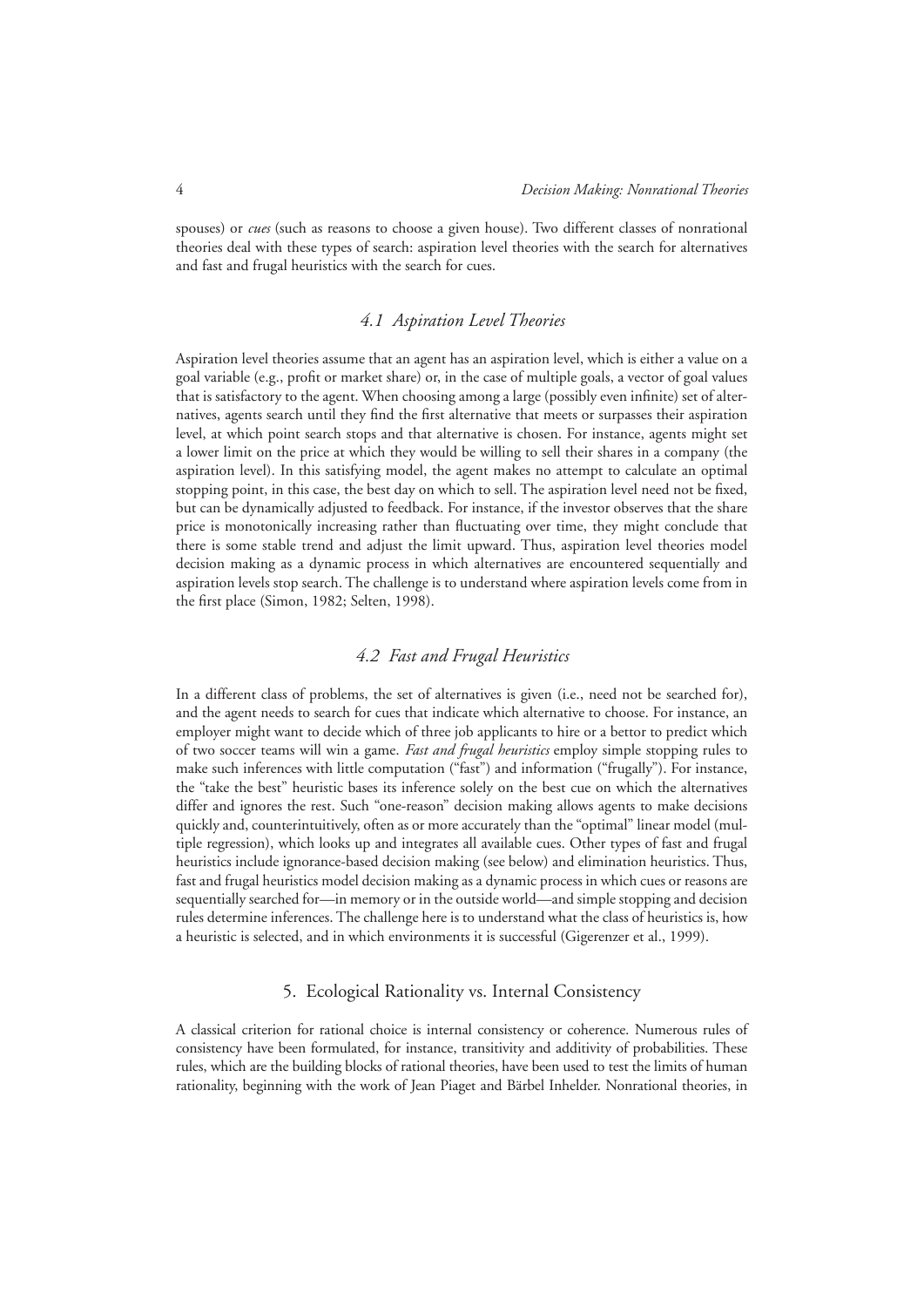#### *Gerd Gigerenzer* 5

contrast, place less weight on internal consistency; for instance, some fast and frugal heuristics can violate transitivity. Instead, nonrational theories emphasize performance in the external world, both physical and social. Measures of external performance include the accuracy, speed, frugality, cost, transparency, and justifiability of decision making. Note that internal consistency does not guarantee that any of these external criteria are met. For instance, the statement "there is a 0.01 probability that cigarette smoking causes lung cancer and a 0.99 probability that it does not" is internally consistent in that the probabilities add up to 1, but according to relevant research, it is not accurate.

How can heuristics be simple and accurate at the same time? Two major answers have been proposed: They can exploit the structure of environments, and simplicity can entail robustness.

# *5.1 Structure of Environments*

The term "ecological rationality" refers to the match between a heuristic and the structure of the information in a particular environment. The more closely a heuristic reflects important aspects of this structure, the more likely it is to succeed in that environment. Simple heuristics can succeed by exploiting the structure of information in an environment. In other words, the environment can do part of the work for the heuristic. For instance, consider the problem of predicting which of two soccer teams will win a game, which of two cities is larger, or which of two colleges provides the better education. Assume a fairly ignorant agent who has heard of only one of the two teams, cities, or colleges. He can use the "recognition" heuristic, which infers that the recognized object will win the game, have the larger population, or provide the better education (Gigerenzer et al., 1999). Such ignorance-based decision making works well in environments where ignorance (e.g., lack of name recognition) is not random but systematic, as in competitive environments where the sequence in which the names of objects are first encountered is correlated with their performance, power, or size. The structure of such environments does part of the work in the sense that it allows the recognition heuristic to glean information from ignorance. If the correlation between recognition and the criterion is sufficiently large, a counterintuitive result is observed: Less knowledge leads to more accurate predictions than more knowledge, because people who recognize both alternatives cannot use the recognition heuristic.

Cricket, baseball, and other sports in which players need to catch a ball provide a second illustration of how heuristics can exploit the structure of environments. Suppose that we want to build a robot that can catch a ball—a thought experiment because none exists so far. One approach to building robots in artificial intelligence is to endow them with a complete representation of the environment and a supercomputer that can draw inferences from this information. Taking this approach, which is consistent with rational theories, one would feed the robot parabolic functions describing all the trajectories that the ball might follow, and equip it with instruments for measuring the ball's initial velocity and angle to select the right parabola. Further instruments would be needed to measure the speed and direction of the wind at each point of the ball's flight, as well as myriad other factors, such as spin, in order to calculate the ball's deviation from the parabolic course. These measurements would be analyzed by a computer that would then compute where the ball will land. Professional athletes, in contrast to this hypothetical robot, seem to use a simple heuristic for catching (McLeod & Dienes, 1996). They start running with their eyes fixed on the ball and adjust their speed to keep their angle of gaze constant (or within a certain range). Using this heuristic, a robot can intercept the ball without searching for the information that a "rational" robot requires. It pays attention to only one variable—the angle of gaze, which does all the work. The "heuristic" robot does not calculate where the ball will land, but it will be there when it does.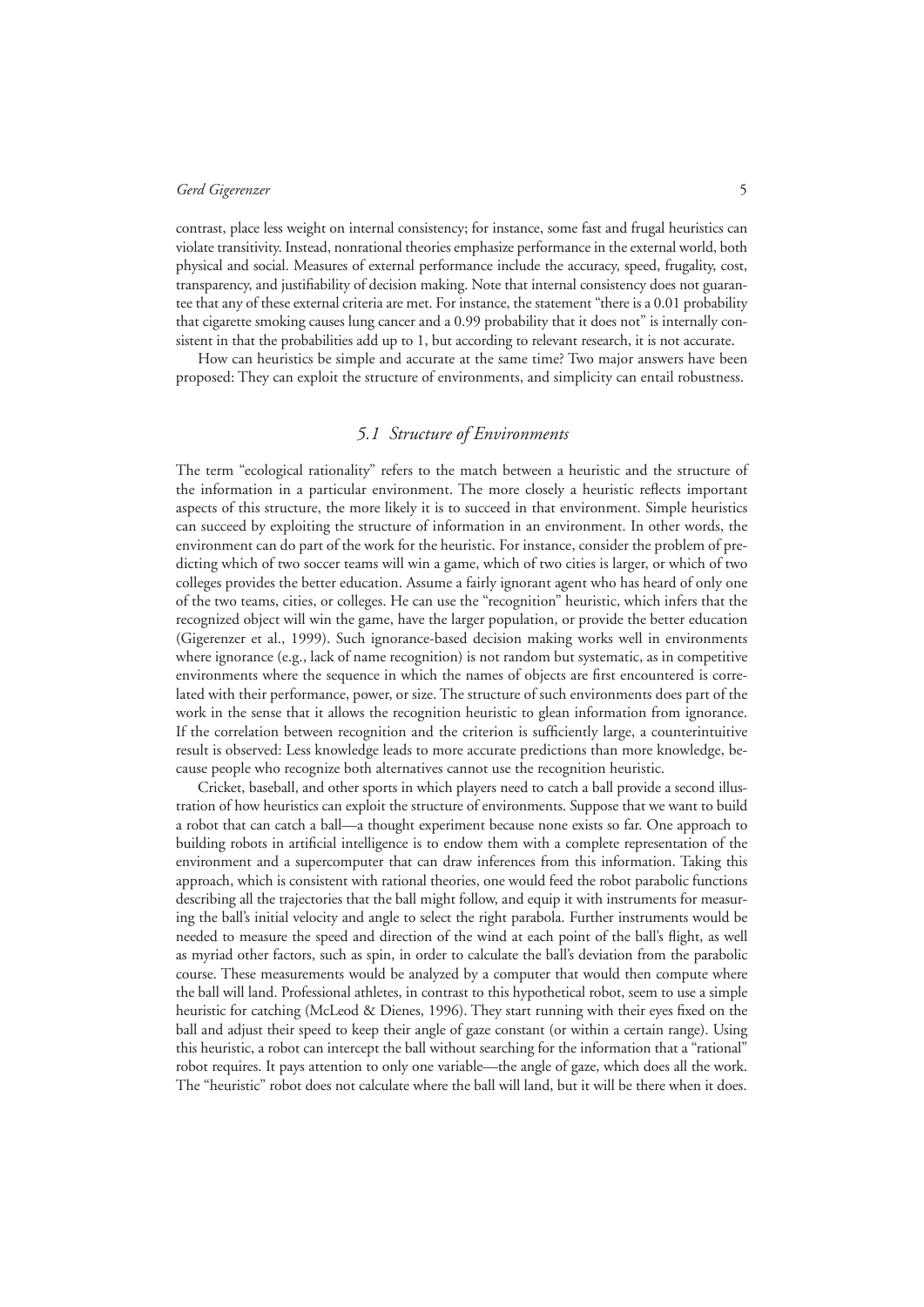These examples illustrate how heuristics can succeed by exploiting structures of environments. These heuristics are "domain-specific" rather than "domain-general," that is, they work in a class of environments in which they are ecologically rational. Heuristics do not provide a universal rational calculus, but a set of domain-specific mechanisms similar to the parts of a Swiss army knife, and have been referred to collectively as the "adaptive toolbox" (Gigerenzer & Selten, 2001).

# *5.2 Robustness*

A second reason why a simple heuristic can make accurate predictions is robustness. To understand this point, it is necessary to distinguish between data fitting (i.e., determining the bestfitting parameter values for a model given a specific body of data) and prediction (i.e., using these parameter values to predict new data). For data fitting, it generally holds that the more parameters one uses in a model, the better the fit; for prediction; however, there can be a point where less is more (Foster & Sober, 1994). For instance, if one records the air temperature on all 365 days in a year, one can fit the resulting jagged curve increasingly well as one adds more free parameters to the model. However, if one wants to predict air temperature during the coming year, the model that best fits the past data may result in less accurate predictions than a simpler model with fewer parameters and a worse fit. Similarly, one can fit one ball's trajectory through the air to arbitrary degrees of precision, but this may be of little help in predicting the next ball's trajectory.

More generally, in noisy environments only part of the available information generalizes to the future. The art of building a good model is to find this part and to ignore the rest. The more noise in the environment, the more that models with many free parameters tend to "overfit," that is, to reflect the noise. Overfitting can become a problem when overly powerful mathematical models, such as neural networks with numerous hidden units and multiple regression with many predictors, are used to fi t and then predict behavioral data (Geman et al., 1992). Simplicity can reduce overfitting and thereby produce robust decision strategies. An alternative route to robustness is to use the computational power of modern computers to search through large numbers of models to find one that is robust by a given criteria. But one often does not have the time and knowledge to proceed this way.

Heuristics can be fast, frugal, and accurate by exploiting the structure of information in environments and by being robust. But these are not the only reasons why strategies that work with limited knowledge and time can be successful. For instance, there is evidence that language learning fails to occur in fully formed neural networks, but successfully develops in networks that begin with limited working memory and gradually mature. This finding has been interpreted to mean that young children's memory limitations may be an important precondition for rapid language acquisition (Elman, 1993). Thus, cognitive limitations might not always be regrettable deficits, but actually enable learning by starting small.

### 6. Emotions, Imitation, and Social Norms

Like rational theories, most nonrational theories rely on cognitive building blocks, such as aspiration levels, search heuristics, and stopping rules. However, *Homo sapiens* is not only the most intelligent, but also the most emotional and social species—one of the very few in which unrelated members of the same species cooperate. Theories of decision making have often neglected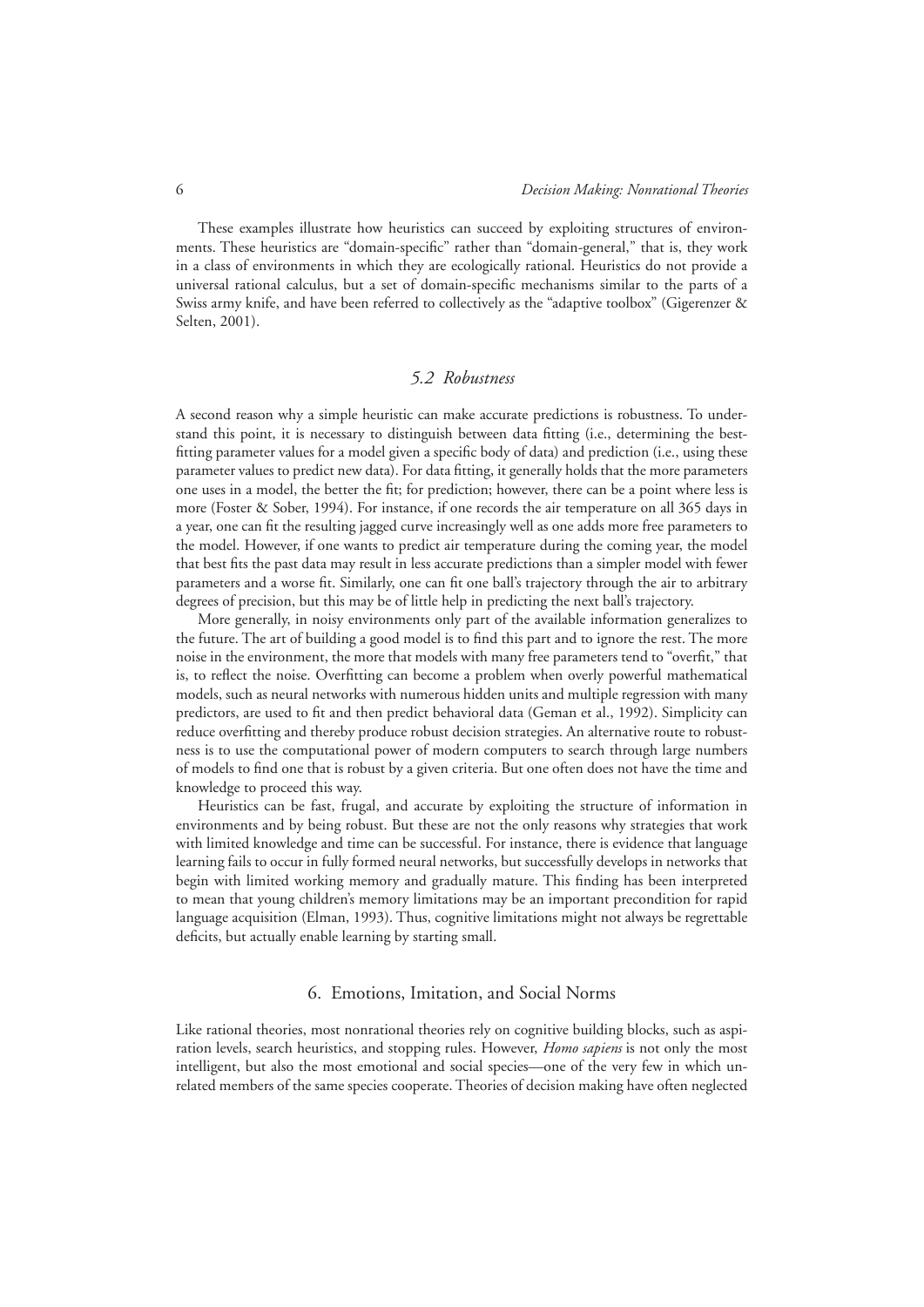#### *Gerd Gigerenzer* 7

emotions, and sometimes even cast them as the very opposite of rationality. However, emotions can aid decisions making just as fast and frugal cognitive heuristics do. For instance, falling in love can be seen as a powerful stopping rule that ends search for a partner and strengthens commitment to the loved one. This emotion guarantees commitment more effectively than would a nonemotional mind that tried to optimize partner quality and dropped the current partner each time a more promising one came along. Similarly, feelings of parental love, triggered by the presence or smile of one's infant, can prevent cost-benefit computations, so that the question of whether it is worthwhile to endure all the sleepless nights and other challenges of baby care simply never arises. Instead, love keeps parents focused on the adaptive task of protecting and providing for their offspring. To take another emotion as an example, disgust can limit the choice set of potential foods and help one to avoid becoming ill from spoiled food. Finally, emotions such as fear and anger can speed decision making to the point that there is no decision to be made.

Like emotions, social norms and social imitation can function as decision-making guidelines that keep individual learning and information search to a minimum (Gigerenzer & Selten, 2001). Social heuristics such as "eat what other conspecifics eat" or "prefer mates preferred by others" can guide behavior without much information gathering and bring benefits such as a reduced likelihood of food poisoning and social disapproval. These forms of social rationality can be found throughout the animal world. For instance, female guppies prefer the mates that other females prefer, and such social imitation can even reverse their prior preferences for one male over another. In humans, media-fueled mate preferences, and occasionally even academic hiring, follow similar heuristics, such as "If they want him, then we want him!" Custom, not optimization, governs much of life, even in the economic and intellectual worlds.

Social systems foster not only individual but distributed intelligence. That is, by cooperating with one another, myopic individuals can exhibit collective rationality. Communities of social insects are one example of such intelligent "superorganisms," as is division of labor in human industry and politics. The intelligence of a superorganism can be seen as the emergent property of a few adaptive heuristics of its members. Honey bees, for instance, make intelligent collective decisions about where to build a new hive that seem to emerge from individual bees' application of a few simple, well-adapted heuristics. Complex phenomena need not to be modeled in terms of complex knowledge and computation.

#### 7. Summary

Nonrational theories take account of what we know about humans' and other species' capacities rather than assuming unlimited knowledge, memory, time, and other resources. They model heuristics—cognitive, emotional, and social—that exploit the structure of information in real environments. Nonrational theories conflict with the ideal of *Homo economicus* and other visions of humans developed in the image of an omniscient God, but provide us with a more realistic picture of decision making when knowledge is scarce, deadlines are rapidly approaching, and the future is hard to predict.

*See also:* Bayesian Theory: History of Applications; Bounded and Costly Rationality; Bounded Rationality; Decision and Choice: Random Utility Models of Choice and Response Time; Decision Biases, Cognitive Psychology of; Decision Theory: Bayesian; Heuristics for Decision and Choice; Luce's Choice Axiom; Rational Choice Explanation: Philosophical Aspects; Subjective Probability Judgments; Utility and Subjective Probability: Contemporary Theories; Utility and Subjective Probability: Empirical Studies.